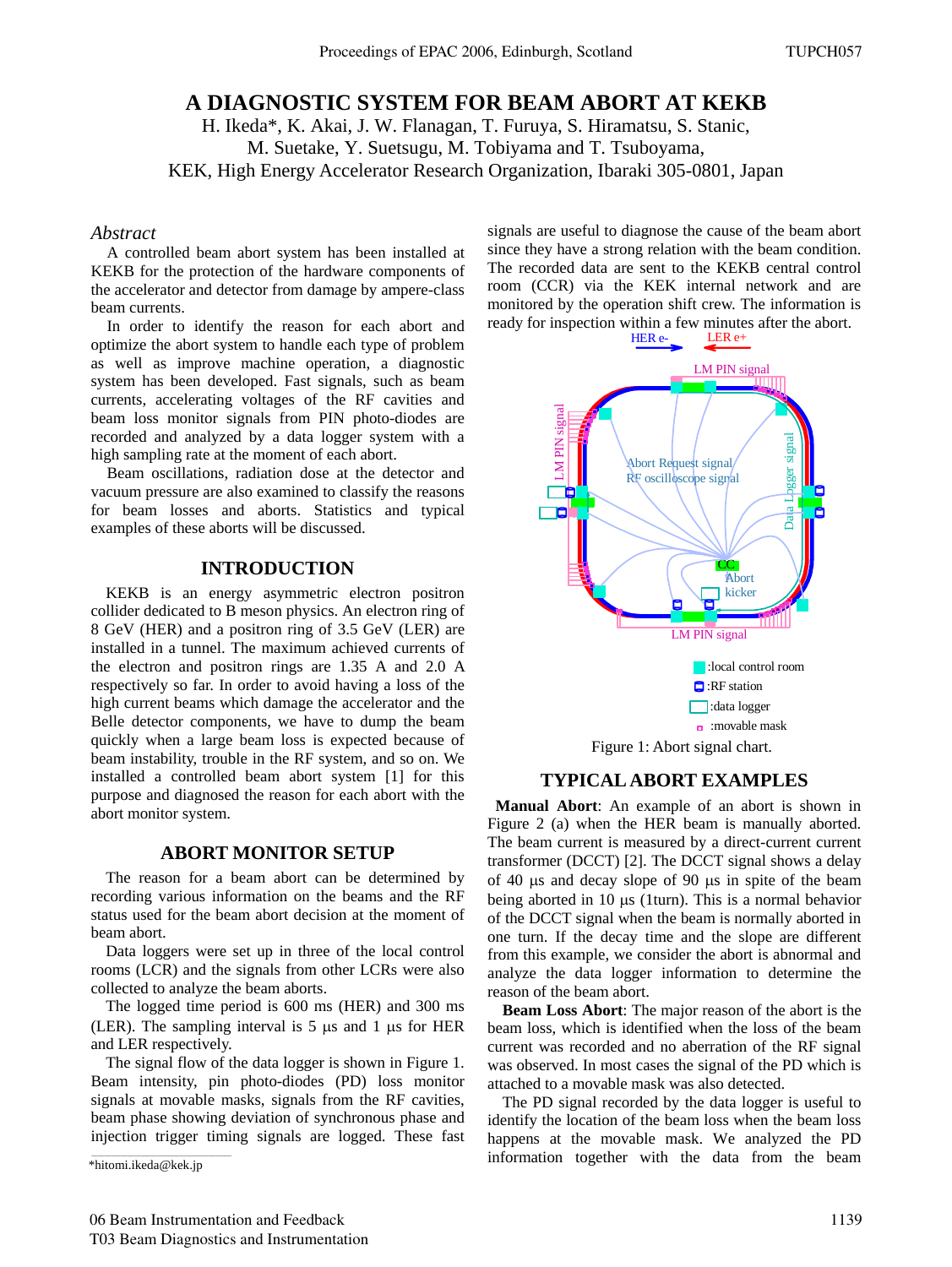oscillation recorder (BOR) to identify the reason of the beam loss. The BOR records the bunch-by-bunch beam position over 4000 turns just before the beam abort so as to detect vertical and horizontal beam oscillations and this frequencies. From this information, we can figure out the reason of the beam loss. It is used to improve the operation parameters of the KEKB accelerator.

We analyzed the reason for each beam loss abort. Most of the beam loss aborts were caused by the beam oscillation. For example because of a beam abort of the LER, an instability of the HER beam is generated and the horizontal oscillation is observed. Finally the HER beam is also aborted. It depends on beam condition and feedback parameters at that moment.

When we find no oscillation despite of a large beam loss, we often find the tune is shifted.

Figure 2 (c) shows an example of beam loss abort. In this case, there is no beam oscillation and the tunes are stable. We found the beam phase (BP) started a swing before the beam is lost and the loss monitor PD signals and the Belle PD signal are generated. This type of abort was found in Feb. 2005. As a result of first investigation on the reason of the beam loss, the vacuum group found some bellows with problems. The pressure and temperature near the bellows were higher than usual. By fixing the vacuum problem, this abort went away. This type of abort happened again, as shown in Figure 3 and the vacuum problems were found each time.

**RF Abort**: Figure 2 (b) shows an example of logged signals at a moment of beam phase abort caused by a RF trip. The BP signal starts to rise in response to the RF trip. On the other hand, when the beam loss is earlier than the RF trip, the BP starts to swing downward because the RF can not compensate the loss of the beam induced field. In both cases, the synchrotron oscillation causes a large beam loss and damages the hardware components. In order to avoid this, we use the BP as an important abort trigger [3]. We also installed the RF cavity voltage monitor in each RF station as a backup trigger of the BP abort.





Figure 2: Examples of logged signals at a moment of (a) manual beam abort, (b) beam phase abort caused by RF voltage down and (c) beam loss abort caused by vacuum problem. Signals in (c) are LER beam current, beam phase, loss monitor PD and Belle PD in turn from top to bottom.